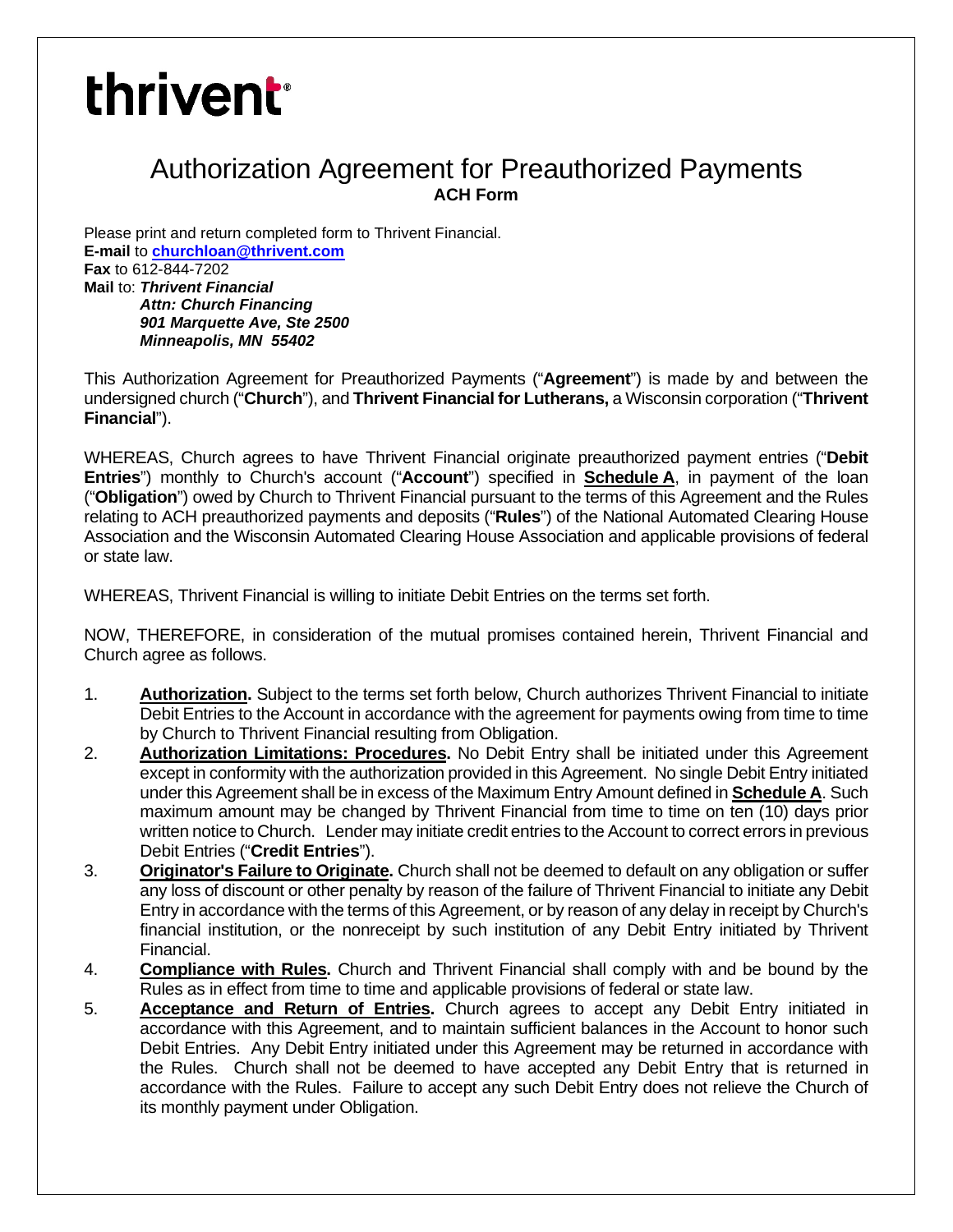- 6. **Debit Entry Information.** Each Debit Entry initiated under this Agreement shall be accompanied by information required under the Rules. It shall be the responsibility of the Church's financial institution to provide notification of all Debit Entries to the Church.
- 7. **Church's Account.** The Account specifics are provided in **Schedule A**. The Account may be changed by Church from time to time on thirty (30) days prior written notice to Thrivent Financial. The individual signing on behalf of the Church represents he or she is an authorized representative of the Church with authority to authorize Debt Entries and Credit Entries on the Church's behalf. The Account must be maintained with a financial institution that is organized and located in the United States.
- 8. **Bank Service Charges.** Church shall be responsible for any charges assessed by its financial institution for these Debit Entries.
- 9. **Questions and Errors.** In the event of any question or error relating to Debit Entries initiated pursuant to this Agreement, Church should contact the Thrivent Church Financing at **800-984-9425**.
- 10. **Liability of Parties.** Neither Thrivent Financial nor Church shall be liable for the act or omission of any Automated Clearing House, financial institution, or other person. However, the failure of an Automated Clearing House, financial institution or other person to accept a Debit Entry initiated by Thrivent Financial because of insufficient balances in the Account shall be deemed a default of Church under the Obligation unless Church causes Thrivent Financial to receive payment in full in immediately available funds of the amount of such Debit Entry on or before the expiration of the grace period for the payment of such amount (as such grace period is specified in the Promissory Note evidencing the Obligation).
- 11. **Notices.** Any written notice or other written communication required or permitted to be given under this Agreement shall be delivered, or sent by United States registered mail, postage prepaid, and, if to Thrivent Financial, addressed to:

#### *Thrivent Financial Attn: Church Financing 901 Marquette Ave, Ste 2500 Minneapolis, MN 55402*

and, if to Church, at the address listed on **Schedule A**, unless another address is substituted by notice delivered or sent as provided herein. Any such notice shall be deemed given when so delivered or sent.

- 12. **Termination.** This Agreement may be terminated by Church or Thrivent Financial at any time by giving thirty (30) days prior written notice thereof to the other party. Notwithstanding such termination, this Agreement shall remain in full force and effect as to all transactions which shall have occurred prior to the date of termination. This Agreement shall terminate upon the satisfaction of the Obligation. Termination of this Agreement does not release Thrivent Financial or Church from the terms and liabilities of the Obligation.
- 13. **Law Governing.** This Agreement shall be construed in accordance with and governed by the laws of the State of Wisconsin.
- 14. **Entire Agreement, Etc.** This Agreement embodies the entire Agreement of the parties with respect to the subject matter hereof, and supersedes all previous negotiations, representations, and agreements with respect thereto, and shall be binding upon the parties hereto, and their respective successors and assigns. This Agreement may be amended only in writing signed by both parties.

### **"Thrivent Financial"**

**Thrivent Financial for Lutherans,**

a Wisconsin corporation

ut Johnson

By: Fred P. Johnson Director, Thrivent Church Financing